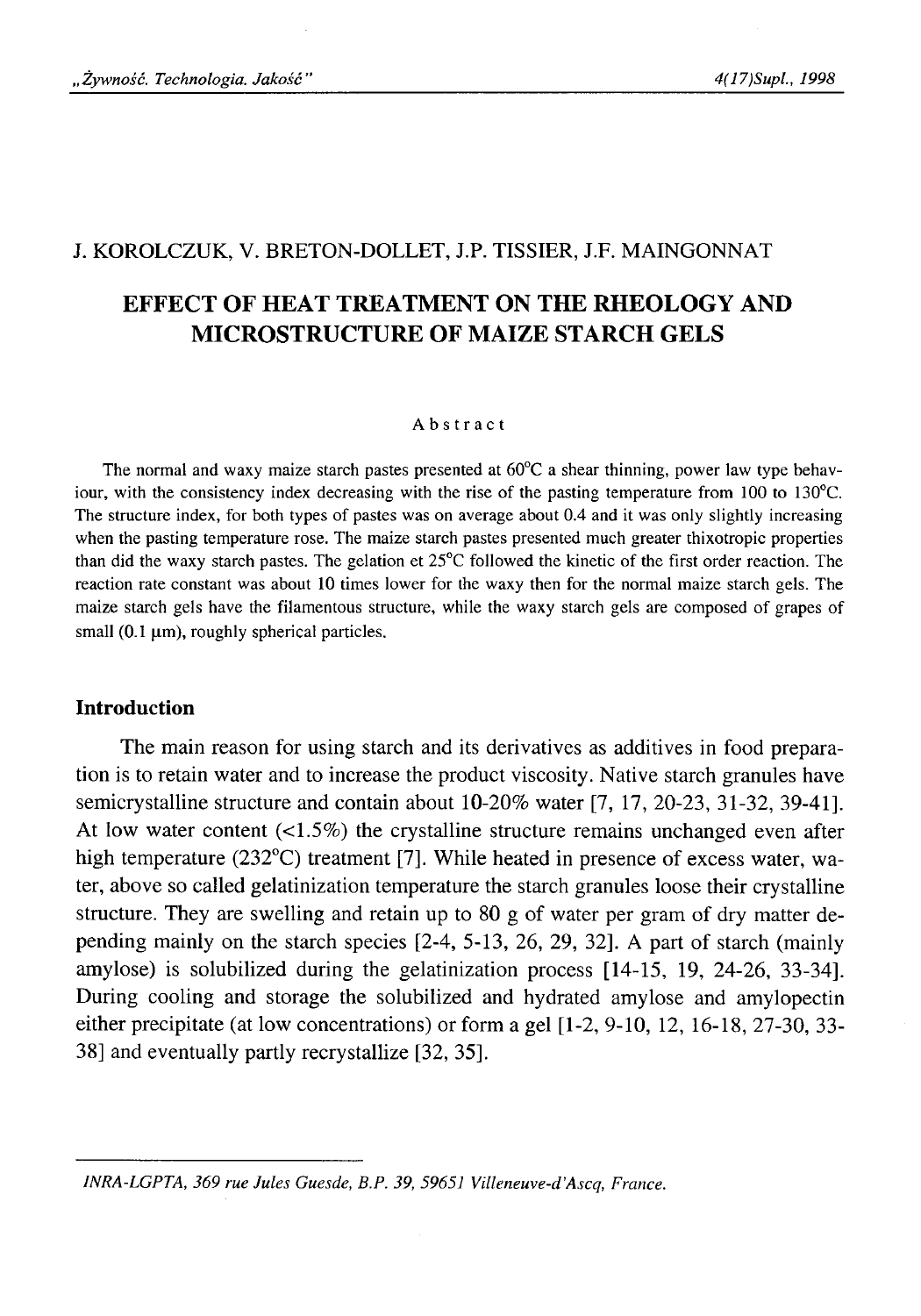The aim of this work was to study the effect of heating at temperatures over 100°C on the rheological properties and the microstructure of the normal and waxy maize starch gels.

# **Materials and methods**

The following raw materials were used: maize starch and waxy starch (Sigma, Saint Quentin Fallavier, France). A controlled stress rhrometer type Carri-Med CS100 (Rheo, UK) with a cone (4°, 6 cm) and plate geometry was used for rheological measurements.

Two hundred millilitres of water suspensions containing 4% or 5% starch were heated during 30 minutes at 100 to 135°C in a small (250 ml) stainless steel reactor vessel with magnetic stirring. Then the pastes were cooled to 90°C and transferred on tothe plate of the rheometer for rheological measurement. For microscopic studies the gel samples were prepared from the starch suspensions containing 10% of normal or waxy starch. They were heated at 110°C during 30 minutes then cooled to 25°C. The heating and cooling rate was  $1^{\circ}$ C/min. After cooling the samples were left overnight at room temperature. Then they were dehydrated by the Critical Point Drying with  $CO<sub>2</sub>$ , carried out in an Emscope CPD 75, coated with Polaron E5 100 and then observed in a JEOL 35 CF Scanning Electron Microscope at 5 to 15 kV.

## **Results and discussion**

All analysed samples (Fig. 1) show shear thinning behaviour, with the logarithm of the apparent viscosity ( $\eta_a$  in Pa-s) being proportional to the logarithm of the shear rate (γ in s<sup>-1</sup>):

$$
Log(\eta_a) = K + (n-1) Log(\gamma)
$$
 (1)

where:  $K =$  consistency index or the logarithm of the apparent viscosity for the shear rate  $\gamma = 1$  s<sup>-1</sup>, n – structure or behaviour index.

The consistency index (K) decreases with the increase in pasting temperature, following the Arrhenius type relation:

$$
K = A + E/RT
$$
 (2)

where: A = hypethetical apparent viscosity level for T = infinity and  $\gamma = 1$  s<sup>-1</sup>, E = activation energy of flow in J/mol, R - gas constant =  $8.314$  J/mol<sup>-1</sup>. K<sup>-1</sup>, T = absolute temperature (K).

With the increase of the pasting temperature, the apparent viscosity at  $60^{\circ}$ C, for a given shear rate was decreasing, probably due to the progressing solubilisation of amylose and amylopectin and the description of starch granules. The amplitude of the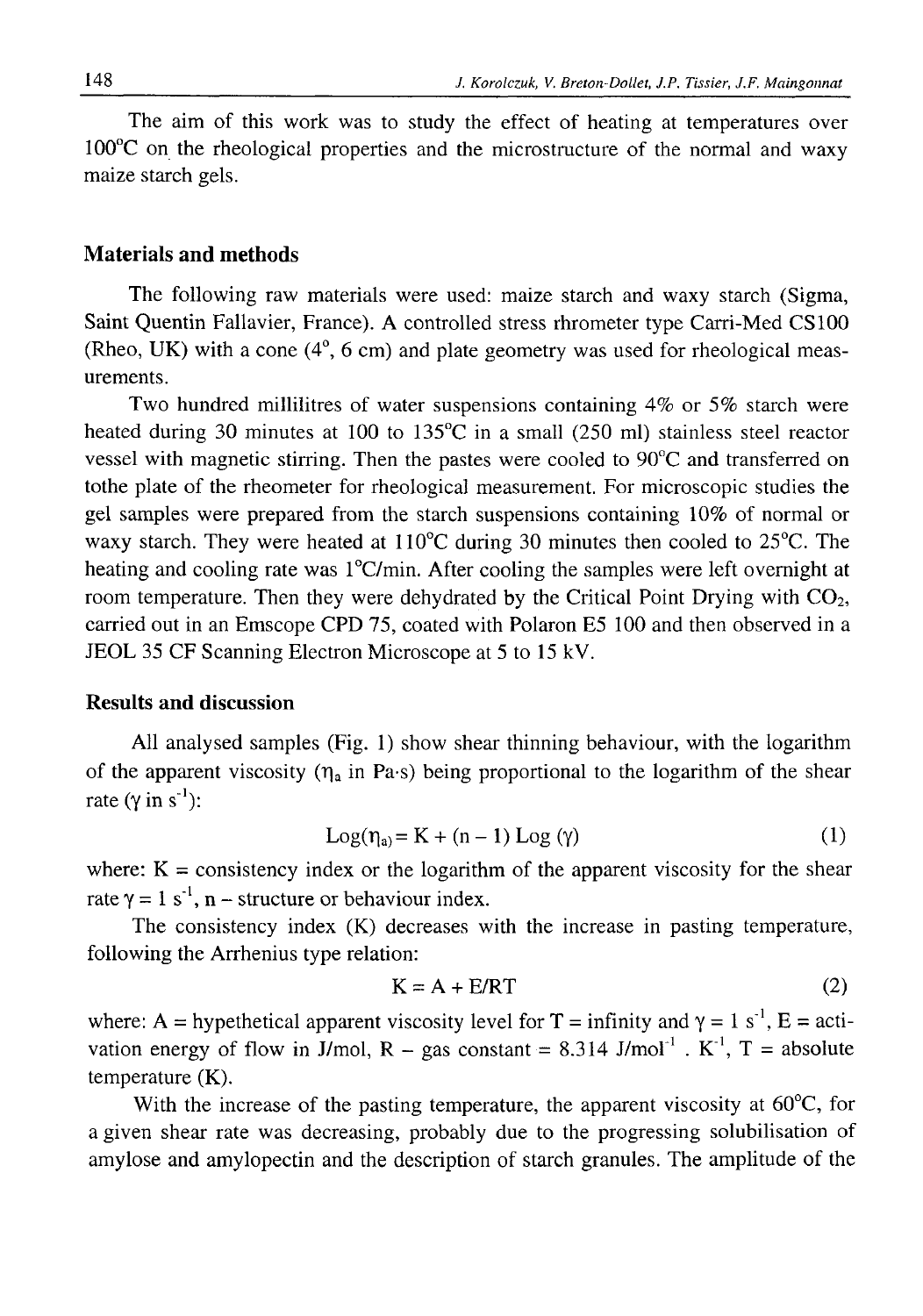apparent viscosity changes in relation with the pasting temperature was higher for 5% maize starch paste (M5%) than for the 4% waxy (M4%) starch paste (Fig. 1). The coefficient (A) from the equation (2) was  $-10.14$  ( $\pm 0.112$ ) for the M5% against  $-4.84$  $(±0.103)$  for the W4%. The activation energy of flow (E) from the equation (2) was respectively 34 ( $\pm$ 1.65) and 17 ( $\pm$ 2.0) kJ/mol for normal and waxy starch pastes (Fig. 2). The apparent viscosity of the pastes, measured at 60°C, was divided by a factor of 1.9 and 1.4 respectively for normal and waxy starches when the pasting temperature rose by 10°C. But if taking into account a quite important dispersion of the experimental results the differences in the paste viscosity can only be observed for low  $(<100^{\circ}$ C) and high (.125<sup>°</sup>C) pasting temperatures.



Fig. 1. Logarithm of the apparent viscosity at  $60^{\circ}$ C as a function of the pasting temperature and the logarithm of the shear rate for the 5% maize starch and *4%* waxy starch pastes.



Fig. 2. Consistency index (K) at  $60^{\circ}$ C as a function of the pasting temperature (T in  $^{\circ}$ C) for the 5% maize (M5%) starch and 4% waxy (W4%) starch pastes.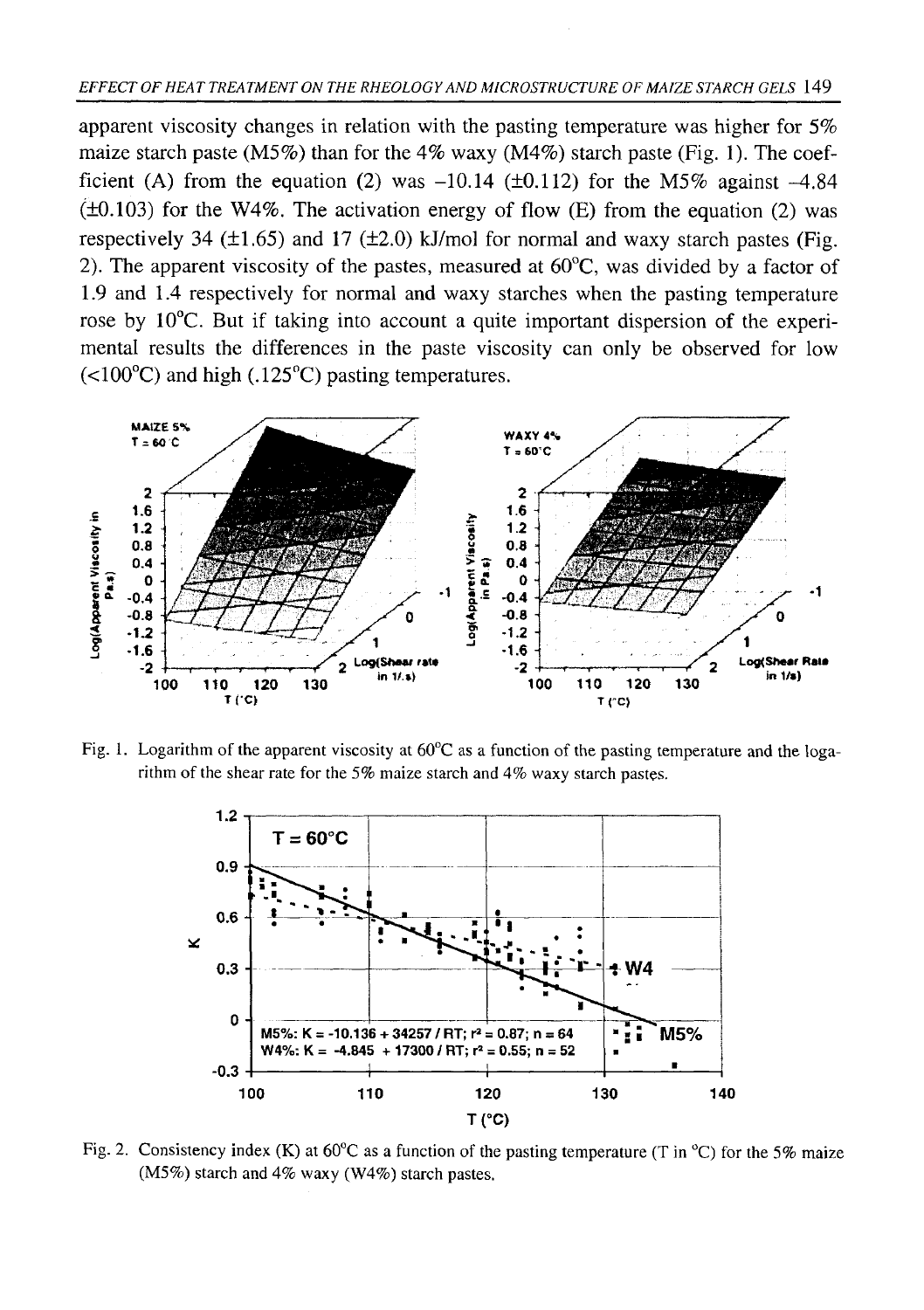

Fig. 3. Structure or behaviour index (n) at  $60^{\circ}$ C as a function of the pasting temperature (T in  $^{\circ}$ C) for the 5% maize (M5%) starch and 4% waxy (M4%) starch pastes.

The structure of behaviour index (n) from the equation (1) was on average about 0.4 and it was slightly rising with the increase of the pasting temperature (Fig. 3). For both types of starch this increase was relatively small if compared with the scattering of the experimental results. The standard deviation was about 0.04, while the average amplitude of the increase of the coefficient (n) was 0.19 for the normal and 0.09 for the waxy starch pastes for the pasting temperature rise from 100°C to 130°C.



Fig. 4. Thixotropic area at  $60^{\circ}$ C as a function of the pasting temperature (T in  $^{\circ}$ C) for the 5% maize (M5%) starch and 4% waxy (W4%) starch pastes.

Basing on the experimentally found evolution of  $(K)$  and  $(n)$  coefficients from the equation (1) as a function of the gelatinization temperature, we calculated the thixo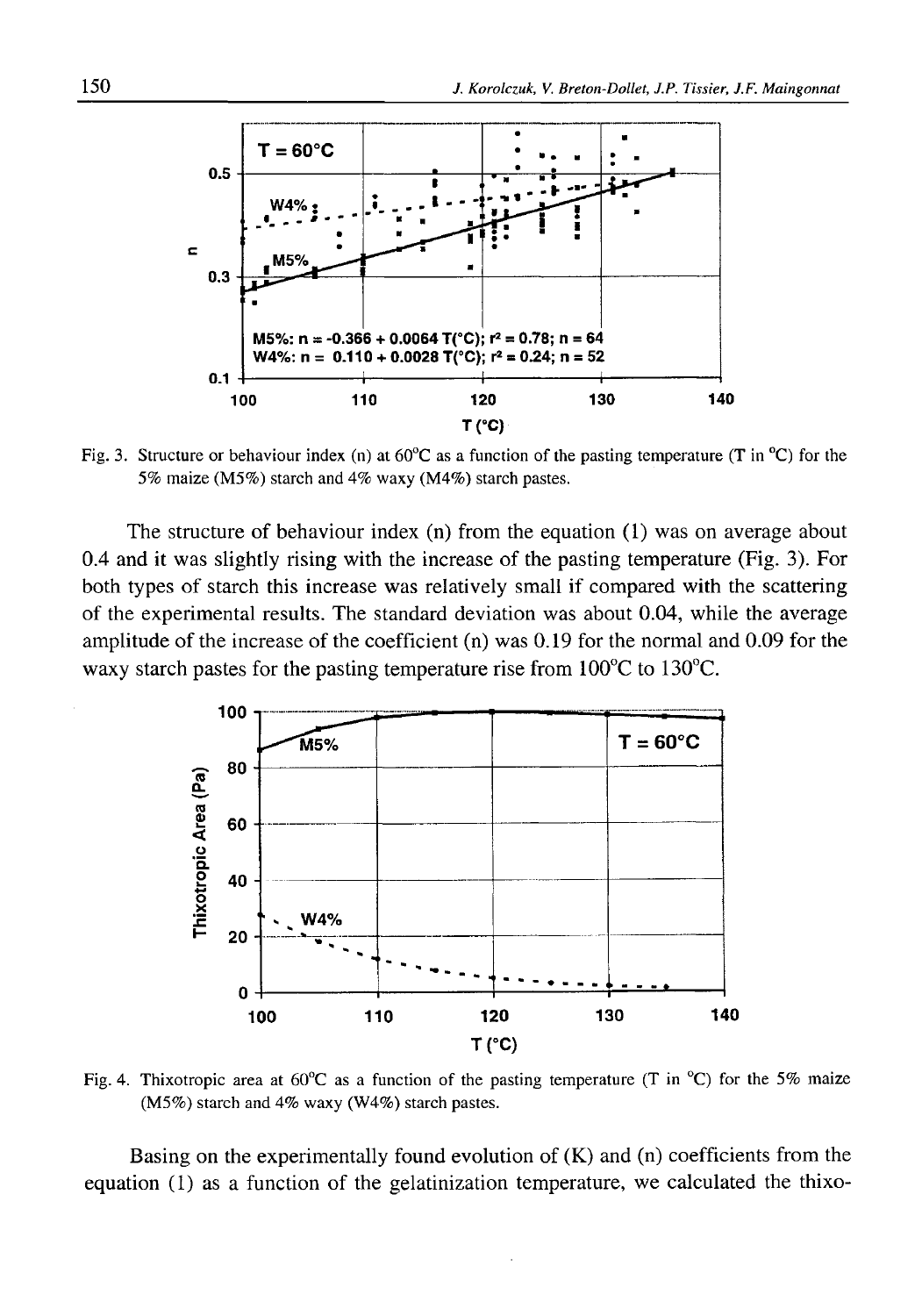tropic areas enclosed withim the hysteresis loops for the plots of the apparent viscosity against the shear rate (Fig. 4). For the normal maize starch pastes, for the first shearing cycle, the thixotropic area at 60°C is almost independent on the gelatinization temperature. For the first cycle the thixotropic area represents 50-80% of the total area of the apparent viscosity versus shear rate plots for the increasing shear rate. It decreases to only about 20-30% for the successive shearing cycles. It means that already at 60°C the maize starch paste is quite well structured. For the waxy starch pastes the thixotropic ares decreases with the rising of the gelatinization temperature (Fig. 4). At the same time the relative importance of the thixotropic area is much smaller. It represents only between 10 and 25% of the apparent viscosity versus shear rate plots area for the increasing shear rate. This confirm the low structuring capacity of the waxy starch, composed in 99% of the amylopectin.

![](_page_4_Figure_2.jpeg)

Fig. 5. Logarithm of the complex modulus (G\*) evolution during cooling the maize *5%* (M5%) and waxy 4% (W4%) pastes from 90°C to 25°C.

During the cooling from 90 to 25°C, the semi-liquid starch pastes are transformed in semi-solid gels. The complex modulus  $(G^*)$  was gradually increasing for both types of starch, but the amplitude of the modulus rise was much higher for the M5% than for the W4% paste (Fig. 5). Also the kinetic of the modulus changes was different for both types of pastes. Between 80 add 70°C the modulus increase was very high for the M5% paste, white for the W4% paste the rate of modulus increase was low and almost uniform for the whole temperature range (90-25°C).

The shift angle was very high (~80°C) for the W4% paste at 90°C and it decreased only slightly, to ~50° at 25°C (Fig. 6). For the M5% paste already at 90°C the shift angle was ~55°C and it decreased rapidly between 80 and 70°C to ~35°C and then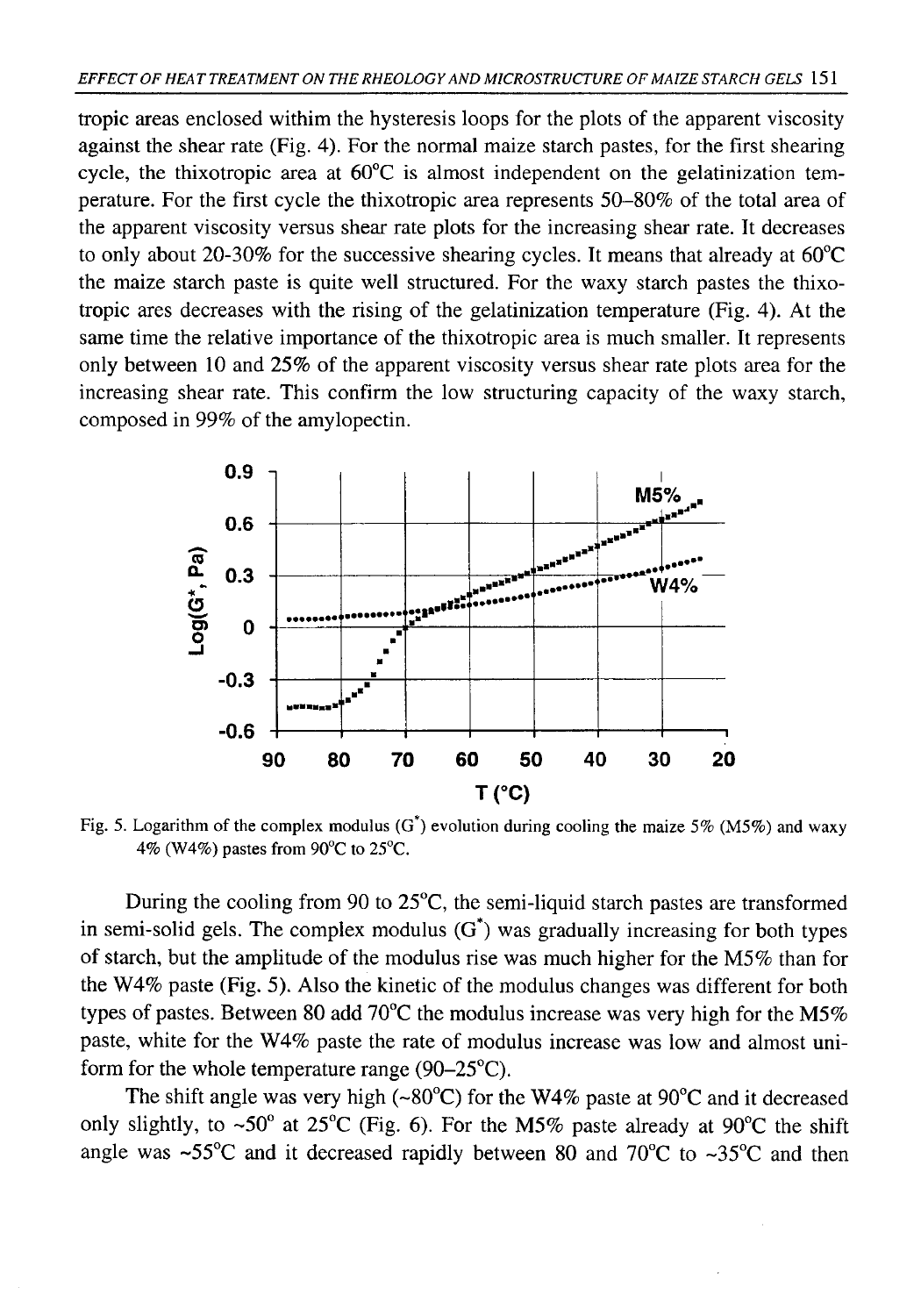slowly to  $\sim 10^{\circ}$ C at 25<sup>°</sup>C. The shift angle is 90<sup>°</sup> for purely viscous bodies and 0<sup>°</sup> for purely elastic bodies. It is in between 90 and 0° for viscoelastic materials. From this point view the W4% paste is more viscous than elastic and the M5% paste is more elastic than viscous. This is due to the presence of amylose in the M5% pastes. Similar type of the viscosity, modulus and the shift angle evolution during cooling the potato and barley, wheat and maize starch pastes [1, 33].

![](_page_5_Figure_2.jpeg)

Fig. 6. Shift angle evolution during cooling the maize 5% (M5%) and waxy 4% (W4%) pastes from 90°C to 25°C.

![](_page_5_Figure_4.jpeg)

Fig. 7. Logarithm of the complex modulus  $(G^*)$  evolution during 15 hours storage aat 25 °C of the maize 5% (M5%) and waxy 4% (W4%) pastes.

During the storage at  $25^{\circ}$ C, the modulus continued to grow (Fig. 7), following the kinetic of the order reaction:

$$
G_t = G_e \{ 1 - \exp[-k(t - t_o)] \}
$$
 (3)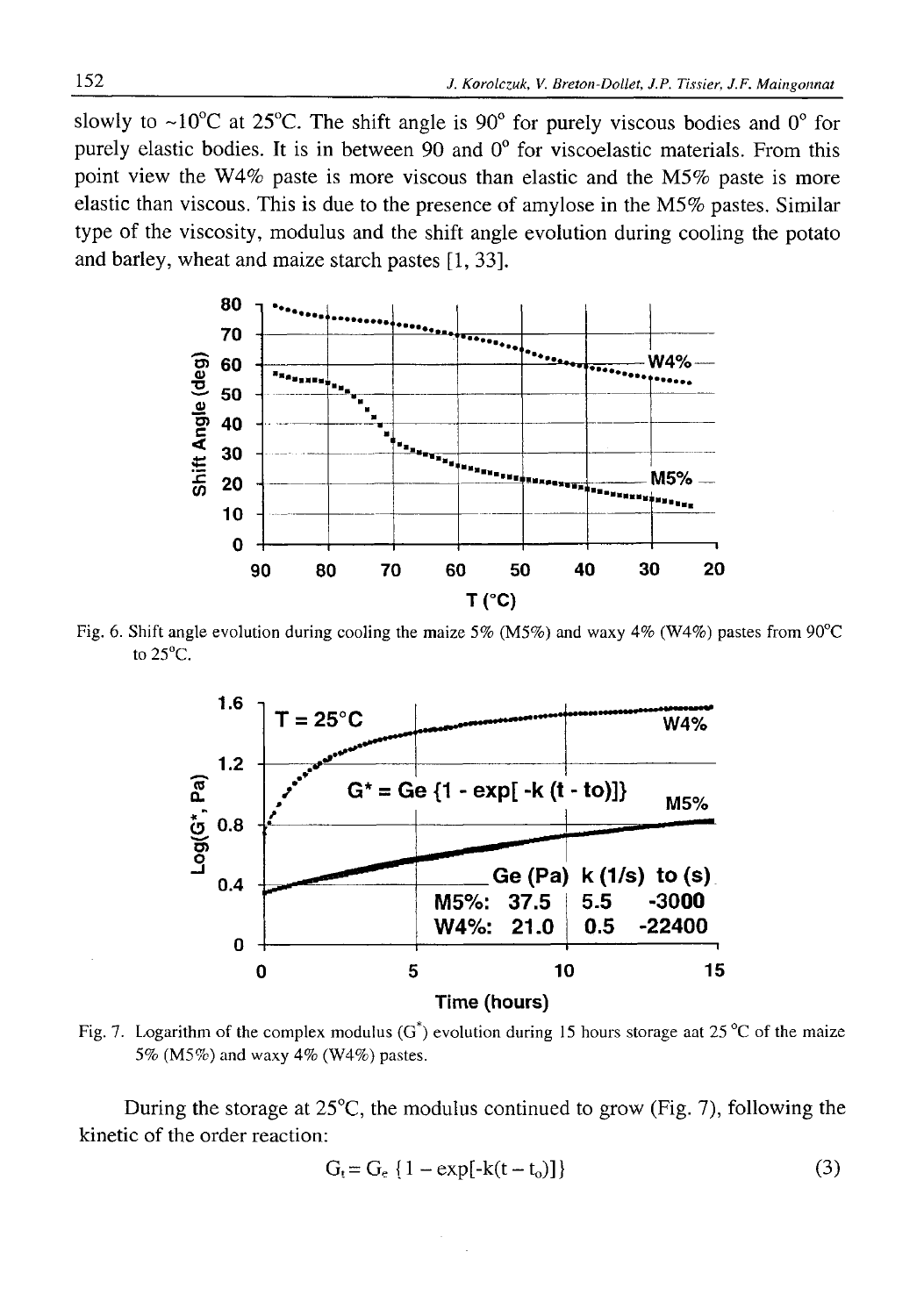where:  $G_t$  = complex modulus level (Pa) after time t (s),  $G_e$  = equilibrium level of the complex modulus,  $t_0 =$  latency time (s) and  $k =$  reaction rate constant (s<sup>-1</sup>).

All three parameters of the equation (3) were very much different for both analysed types (M5% and W4%) of starch pastes (Fig. 7). The equilibrium modulus  $(G_e)$ was about twice higher and the reaction rate constant  $(k)$  was  $\sim$ 10 times higher for the M5% than for the W4% gels. As the gelation process was already well advanced when the product temperature was decreased to  $25^{\circ}$ C, so the latency time (t<sub>o</sub>) here is the hypothetical time period between the beginning of the storage period at 25°C and the moment when the modulus versus time curve, calculated by the equation (3), crosses  $G^* = 0$  Pa level.

![](_page_6_Figure_3.jpeg)

Fig. 8. Shift angle evolution during 15 hours storage at 25 °C of the maize 5% (M5%) and waxy 4% (W4%) pastes.

The shift angle continued to decrease during the storage at  $25^{\circ}C$  (Fig. 8). The equilibrium level of about  $2-3^\circ$  was reached after about 3 hours of storage for the M5% gel. With the shift angle close to 0°, the M5% gel is almost purely elastic. On the other hand the evolution of the shift angle for the W4% gel was much slower. It passed through 45° level, considered sometimes ass the sometimes as the gel point, after about 3 hours of storage at 25°C and it continued to decrease, reaching 24° after 15 hours of storage.

The starch gels, prepared from 10% normal and waxy starch suspensions have quite different microstructure (Fig. 9). In the native maize starch gel (M10%) the swollen starch granules are still visible. They have a filamentous structure and they are interconnected by a network of filaments  $0.1-0.2$  μm thick and several μm long. Similar filamentous structure was observed outside the starch granules in the wheat starch gels [29]. In the waxy starch gels the starch granules in observed. The gel is composed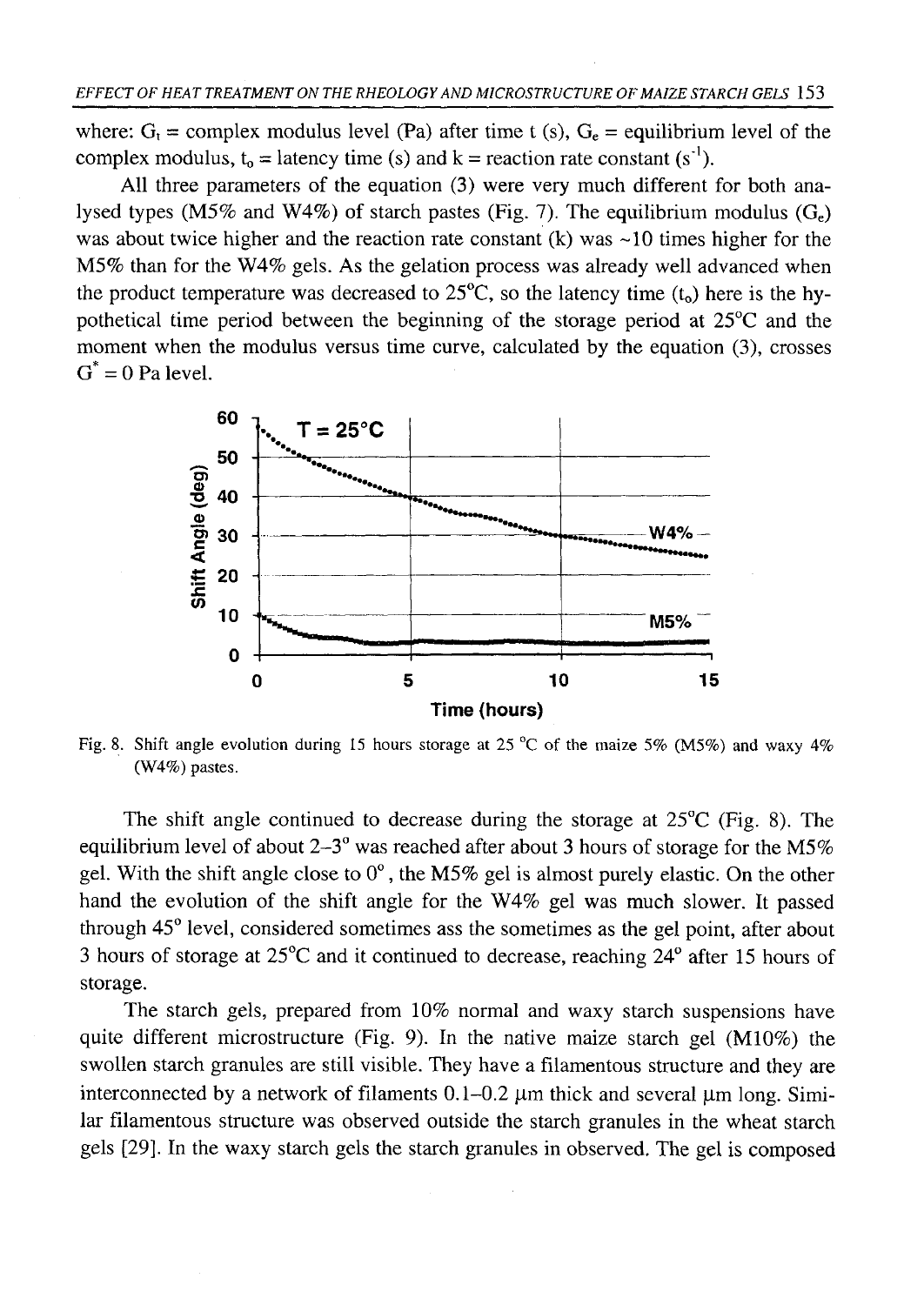of the small  $(0.1-0.2 \mu m)$  roughly spherical particles quite densely aggregated in grapes of variable dimensions, interconnected by the filaments, composed of more or less linearly aggregated small particles.

![](_page_7_Picture_2.jpeg)

Fig. 9. Scanning electron micrographs of 10% waxy (W10%) and normal maize (M10%) starch gels.

### REFERENCES

- [1] Autio Κ.: Rheological and microstructural changes of oat and barley starches during heating and cooling. Food Struct. 9, 1990, 297-304.
- [2] Autio K., Poutanen K., Suortti T., Pessa E.: Heat-induced structural changes in acid -modified barley starch dispersions. Food Strukt., 11, 1992, 315-322.
- [3] Bagley E.B., Christianson D.D.: Swelling capacity of starch and its relationship to suspension viscosity - Effect of cooking time, temperature and concentration. J. Text. Stud., 13, 1982, 115-126.
- [41 Bagley E.B., Christianson D.D.: Yield stresses in cooked wheat starch dispersions. Starch, 35, 1983, 81-86.
- [5] Bloksma A.M.: Effect of heating rate on viscosity of wheat flour doughs. J.Text. Stud., 10, 1980, 261-269.
- [6] Breton V., Korolczuk J., Doublier J.L., Maingonnat J.F.: Rheological properties of maize starch pastes and gels. Rheology 5, 1995, 24-28.
- [7] Burt D.J., Russell P.L.: Gelatinization of low water content wheat starch water mixtures. Starch, 35, 1983,354-360.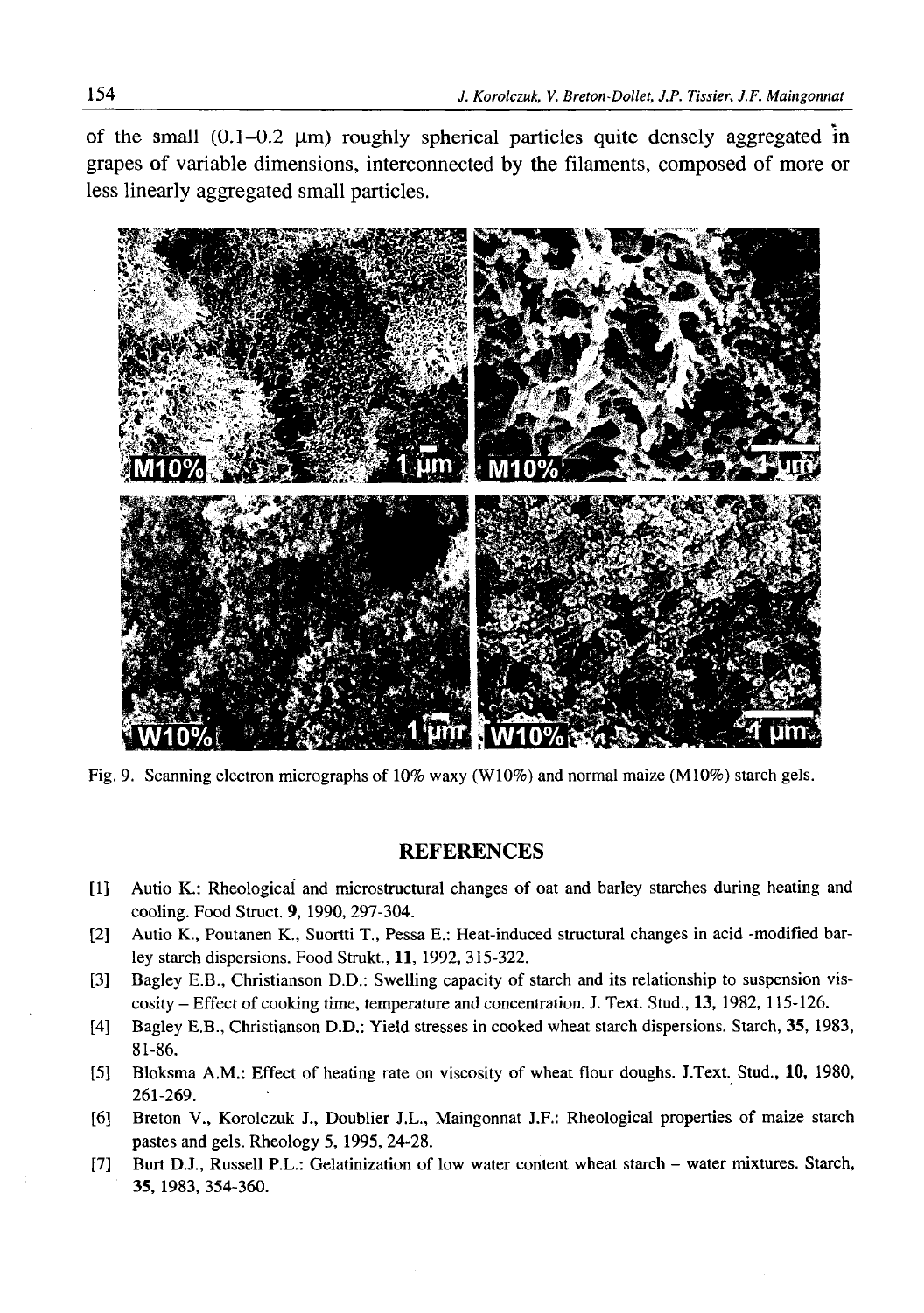- [8] Cheng-Yi Lii, Min-Feng Lai, Mei-Lin Tsai: Studies on starch gelatinization and retrogradation with dynamic rheometry. The influence of starch granular structure and composition. Żywność Technologia Jakość. Proceding of VII International Starch Convention, Kraków, 12-14 June 1996, 27-53.
- [9] Christianson D.D., Baker F.L., Loffredo A.R., Bagley E.B.: Correlation of microscopic structure of com starch with rheological properties of cooked pastes. Food Microstruc., 1, 1982, 13-24.
- [10] Christianson D.D., Baglwey e.B.: Yield stresses in dispersion of swollen, deformable cornstarch granules. Cereal Chem., **61,** 1984, 500-503.
- [11] Doublier J.L.: Rheological studies on starch Flow behaviour of wheat starch pastes Starch,**33** 1981,415-420.
- [12] Doublier J.L.: A rheological comparison of wheat, maize, faba bean and smooth pea starches. J. Cereal Sci., 5, 1987, 247-262.
- [13] Doublier J.L., Choplin L.,: A rheological description of amylose gelation. Carbohydr. Res., **193,** 1989, 215-226.
- [14] Doublier J.L., Llamas G., Le Meur M.: A Rheological investigation of cereal starch pastes and gels. Effect of pasting procedures. Carbohydr. Polym., **7,1987,257-275.**
- [15] Doublier J.L., Paton D., Llamas G.: A rheological investigation of oat starch pastes Cereal Chem., **64,** 1987, 21-26.
- [16] Eliasson A.C. Viscoelastic behavior during the gelatinization of starch. I. Comparison of wheat, maaize, potato and waxy-barley starches. J. Text. Stud., **17,** 1986, 253-265.
- [17] Eliasson A.C., Finstad H., Ljunger G. 1988 A study of starch-lipid interactions for some naative and modified maize starches. Starch, **40,** 1988, 95-100.
- [18] Evans I.D., Haisman D.R.: Rheology of gelatinization starch suspension. J. Text. Stud. **10,** 1979, 347-370.
- [19] Fujita S., Morita T., Fujiyama G.: The study of melting temperature and entalpy of starch from rice, barley, wheat, foxtail and proso millets. Starch, 45, 1993, 436-441.
- [20] Gallant D.J., Guilbot A.: Etude de ľ ultrastructure du grain d'amidon 'a ľ aide de nouvelles methodes de preparation en microscope electronique. Staarch, **21,** 1969, 156-163.
- [21] Gallant D.J., Guilbot A.: Developpement des connaissances sur l'ultrastructure du grain d'amidon. I. L'amidon de ble. Starch, **25,** 1973, 335-342.
- [22] Ghiasi K., Hosney R.C., Varriano-Marston E.: Gelatinization of wheat-starch. I. Excess-water systems. Cereal Chem., **59,** 1982, 81-85.
- [23] Guilbot A., Charbonniere R., Drapon R.: Sur la contribution de ľ eau a Г organisation des chaines macromoleculaires de ľ amidon. Die Starke, **13,** 1961, 204-207.
- [24] Jane J.L., Chen J.F.,: Effect of amylose molecular size and amylopectin branch chain lenght on paste properties of starch. Cereal Chem., **69,** 1992, 60-65.
- [25] Korolczuk J., Breton-Dollet J.P., Tissier J.F., Maingonnat J.F.: Rheological properties and microstructure of maize starch / milk proteins gelss. Żywność Technologia Jakość. Procesing of VII Internationaal Starch Convention, Kraków, 12-14 June 1966, 67-74.
- [26] Leach W., McCoven L.D., Schoch T.J.: Structure of the starch granule. I. Swelling and solubilitie patterns of various starches. Cereal Chem., 36, 1959, 534-544.
- [27] Miles M.J., Morris V.J., Ring S.G.: Gelation of amylose. Carbohydr. Res. 135, 1985, 257- 269.
- [28] Miles M.J., Morris V.J., Orford P.D., Ring S.G.: The roles of amylose and amylopectin in the gelation and retrogradation of starch. Carbohydr. Res., 135, 1985, 271-281.
- [29] Miller B.S., Derby R.I., Trimbo H.B.: -1973- A pictorial explanation for the increase in viscosity of a heated wheat starch - water suspension. Cereal Chem., **50,** 1973, 271-280.
- [30] Muhrbeck P., Eliasson A.C.: Influence of pH and ionic strength on the viscoelastic properties of starch gels - A comparison of potato and cassava starches. Carbohydr. Polym., **7,** 1987 291-300.